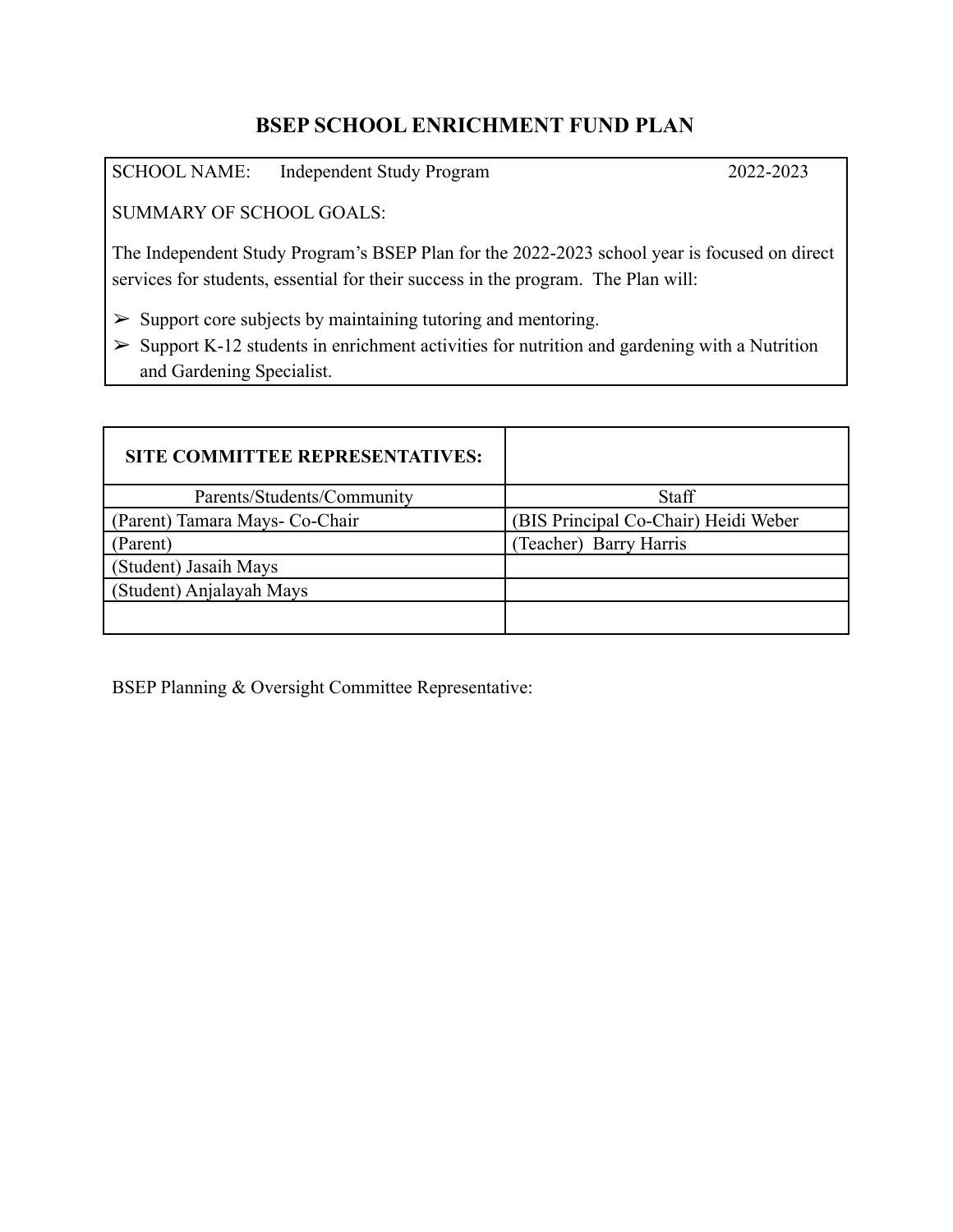## II. RECOMMENDATIONS & ASSURANCES

The School Governance Council recommends this BSEP School Enrichment Fund Plan and its related expenditures to the District governing Board for approval, and assures the Board of the following:

The Independent Study Program School Governance Council is correctly constituted, and was formed in accordance with District governing Board policy and local statute.

The Independent Study School Governance Council reviewed its responsibilities under state law (including the Greene Act), local statute (the Berkeley Public Schools Educational Excellence Act of 2016), and District governing board policies.

The Independent Study School Governance Council members do not have conflict of interest in making budget decisions regarding these categorical school funds. No one sitting on the Independent Study School Governance Council stands to benefit financially from any decision of the Council.

The Independent Study School Governance Council reviewed the content requirements for programs included in this Plan, and believes all such content requirements have been met, including those found in district governing board policies and the Berkeley School Excellence Program local tax measure.

This BSEP School Enrichment Fund Plan is based upon an analysis of student academic performance, as well as other benchmarks of student achievement. The actions proposed herein form a sound, coordinated plan to reach stated school goals to improve student academic performance by addressing the needs of the whole child.

This school plan was adopted by the Independent Study Program School Governance Council on April 25, 2022.

| Heidi Weber                                          | Heidi Weber           | April 26, 2022 |
|------------------------------------------------------|-----------------------|----------------|
| Principal                                            | Signature             | Date           |
| Tamara Mays                                          | Tamara Mays           | April 26, 2022 |
| School Site Council Chairperson                      | Signature             | Date           |
| Kathy Fleming                                        | Kathy Fleming 5-24-22 |                |
| Director, Local Resources                            | Signature             | Date           |
| and Partnerships                                     |                       | 5/25/22        |
| Rubén Aurelio                                        |                       |                |
| Associate Superintendent<br>for Educational Services | Signature             | Date           |